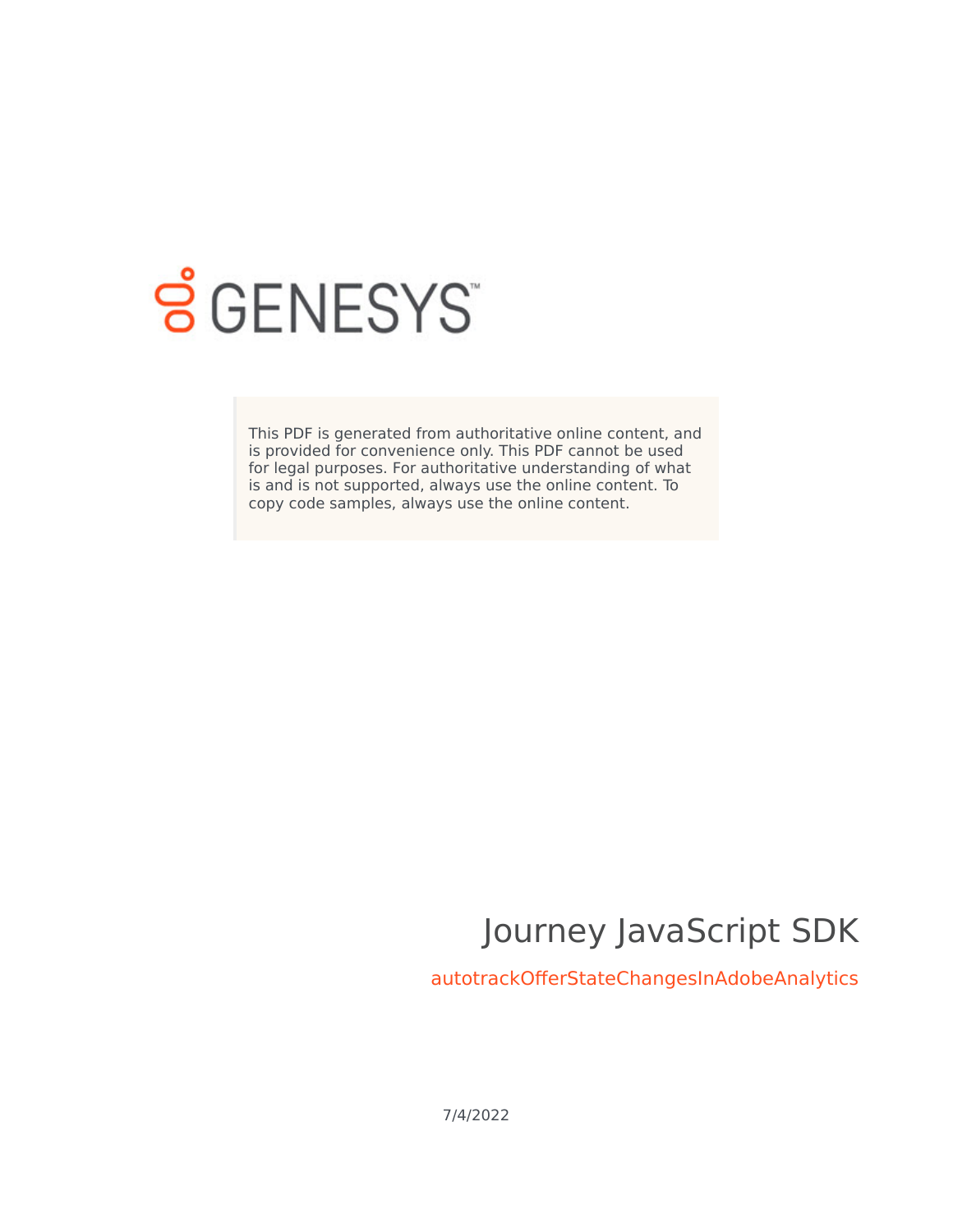## Contents

- 1 [Description](#page-2-0)
- 2 [High-level workflow](#page-4-0)
- 3 [States tracked and event information sent](#page-5-0)
	- 3.1 [States tracked](#page-5-1)
	- 3.2 [Event information sent](#page-5-2)
- 4 [Reporting examples](#page-5-3)
- 5 [Signature](#page-6-0)
- 6 [Example](#page-6-1)
- 7 [Config \(optional\)](#page-6-2)
	- 7.1 [Example](#page-6-3)
- 8 [Callback \(optional\)](#page-7-0)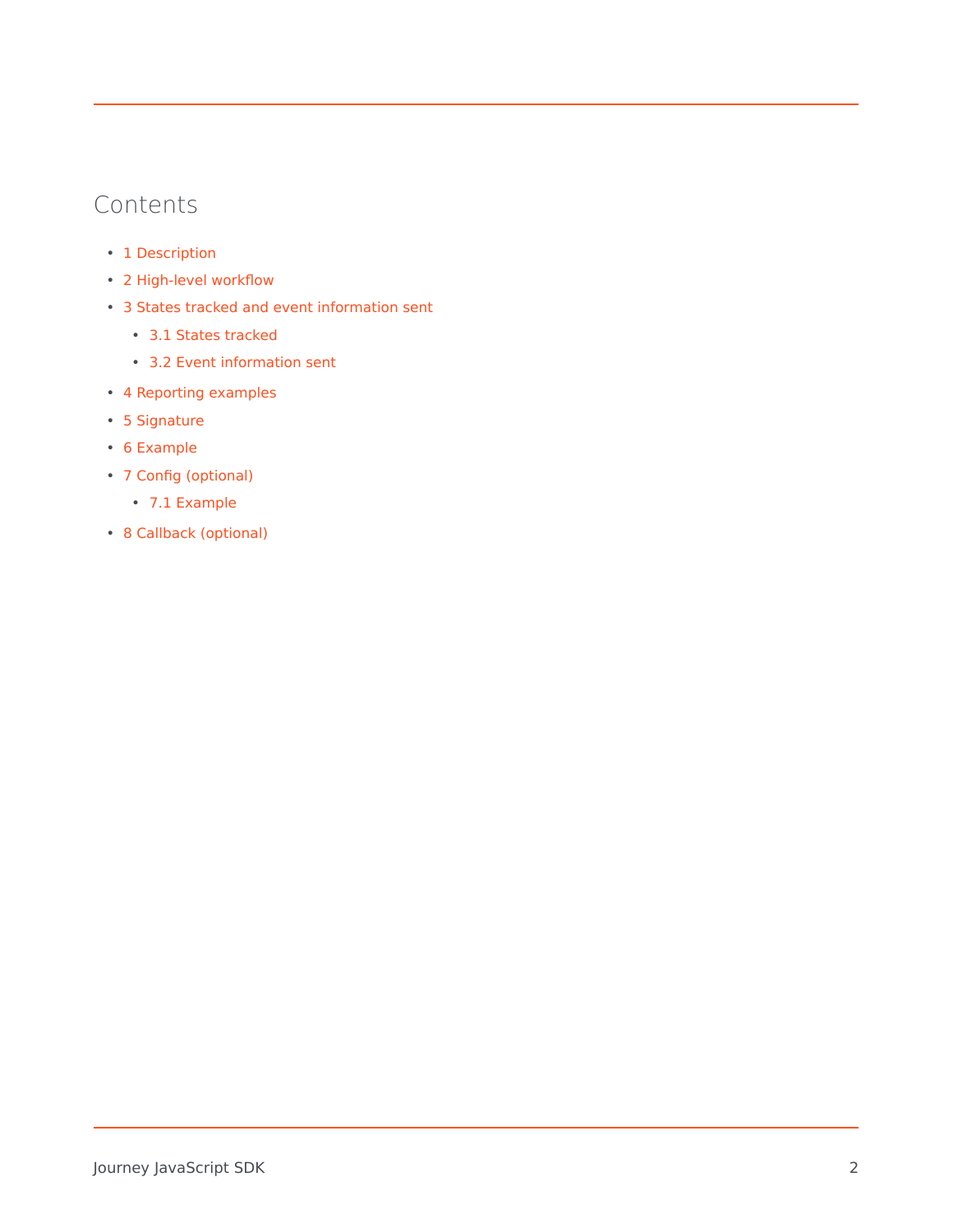Learn how to track web chat and content offer state changes on a webpage and send them to Adobe Analytics.

#### **Prerequisites**

- Required products for integration:
	- Genesys Predictive Engagement with any Genesys platform chat widget
	- Adobe Analytics with latest version of AppMeasurement (to ensure capturing of the Experience Cloud Identifier)
	- Adobe Experience Cloud Identity Service (formerly Marketing Cloud)

#### Important

This article only applies to customers using web chat. If you are a Genesys Cloud CX customer, we encourage you to use the new web messaging feature to replace web chat.

<span id="page-2-0"></span>Description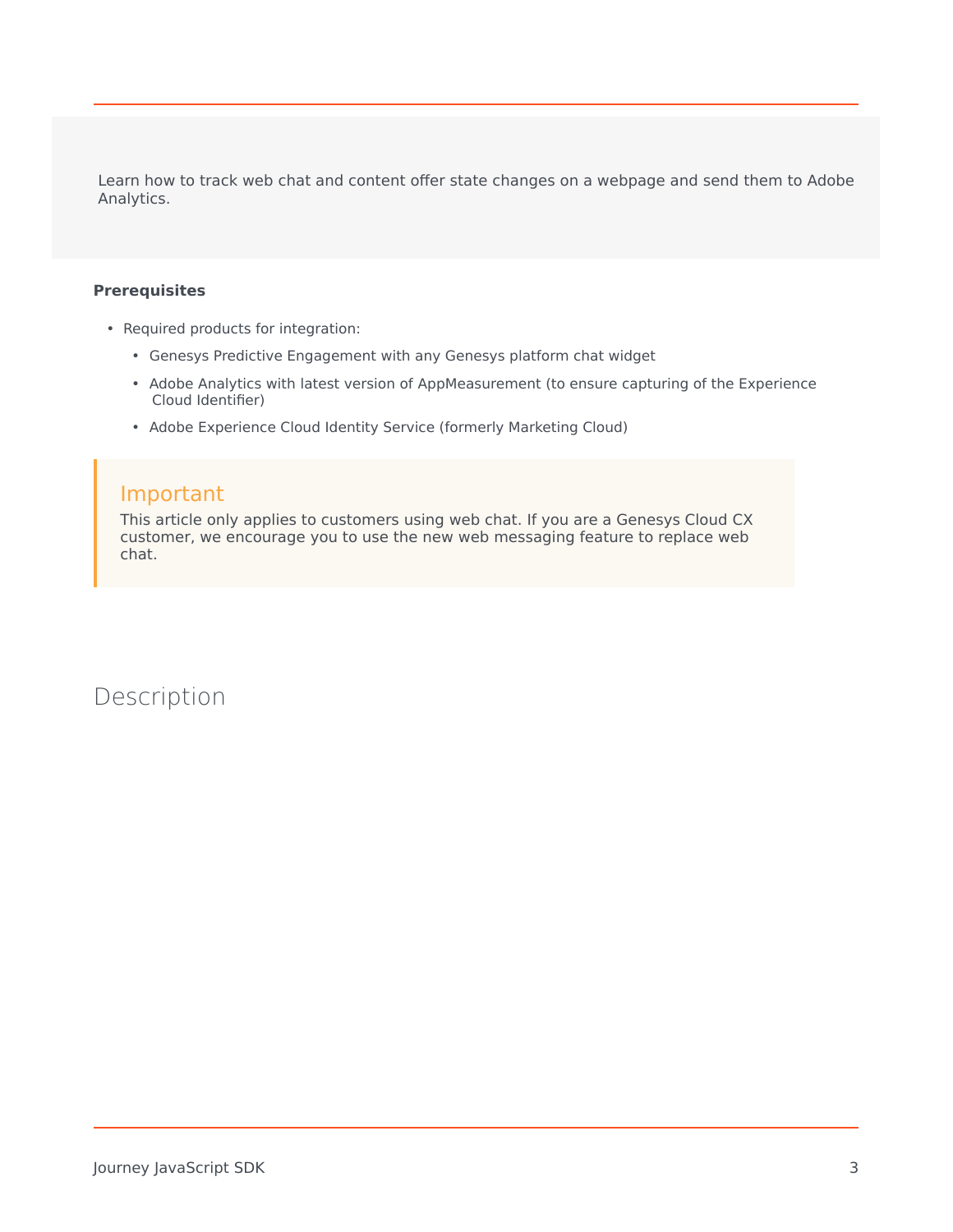

The autotrackOfferStateChangesInAdobeAnalytics module tracks web chat and content offer states and sends them in real time to Adobe Analytics for reporting purposes. You can use the data to create reports in Adobe Analytics. This data helps you to evaluate where these events occur in the customer journey and understand how they are influencing your conversion rate.

When the module loads, specify the identifier for the Adobe Analytics library on your webpage.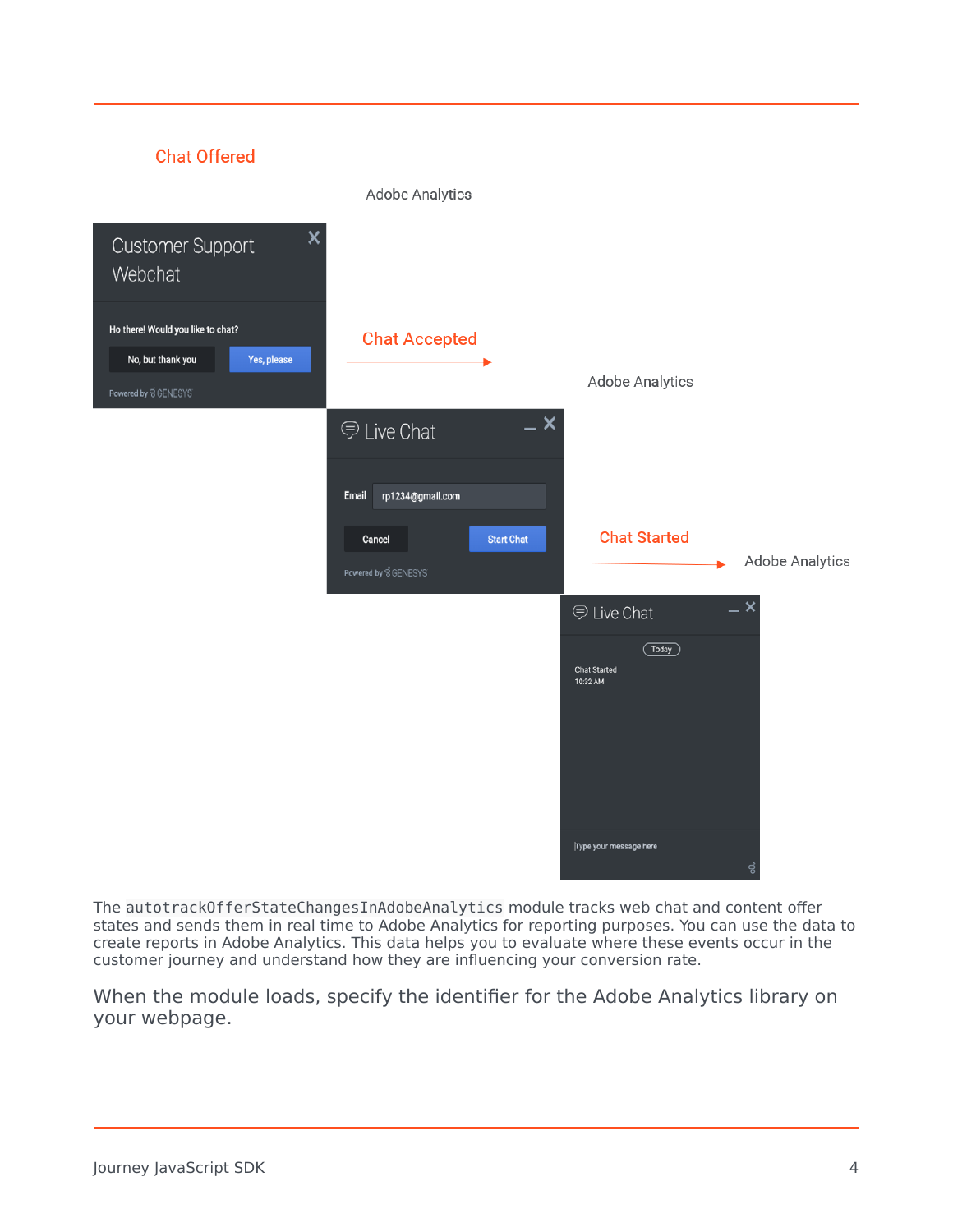## <span id="page-4-0"></span>High-level workflow

- 1. Enable the following on your website:
	- Genesys Predictive Engagement chat
	- Integration with Adobe Analytics using this autotrackOfferStateChangesInAdobeAnalytics module
	- Adobe Analytics tracking including the Experience Cloud Identity Service
- 2. Genesys Predictive Engagement begins sending data tracking requests for each web chat and content offer state change event in real time to Adobe Analytics.
- 3. Configure processing rules in Adobe Analytics:
	- Identify which eVars to use and which action states to map. The eVars that you use vary based on the eVars in use in your report suite currently. We recommend that you create a new eVar for each piece of context data that the SDK module sends.
	- Map contextData variables to eVars and, if necessary, map contextData elements to props. The following image is an example of what the processing rules might look like in Adobe Analytics. Once the data is flowing correctly, eVar30 will contain a unique identifier for the proactive chat or content offer. eVar 31 will contain the state associated to the event. eVar32 will identify whether it was a web chat or content offer. eVar33 will contain the web session identifier associated to the visitor being offered the action.

| Processing<br>Order | <b>Rule Sets</b>                                                       |                           |                                |                                  |                                          |                       |                           |  |  |
|---------------------|------------------------------------------------------------------------|---------------------------|--------------------------------|----------------------------------|------------------------------------------|-----------------------|---------------------------|--|--|
| 1                   | ::: ∧ GPE Offer State Change context data processing                   |                           |                                |                                  |                                          |                       |                           |  |  |
|                     | Rule Title:                                                            |                           |                                |                                  |                                          |                       |                           |  |  |
|                     | GPE Offer State Change context data processing                         |                           |                                |                                  |                                          |                       |                           |  |  |
|                     |                                                                        |                           |                                |                                  |                                          |                       |                           |  |  |
|                     | If $\overline{All}$ $\rightarrow$ of the following are true: $\oslash$ |                           |                                |                                  |                                          |                       |                           |  |  |
|                     | gpe.actionid(Context Data)                                             | $\blacktriangledown$      | is set                         | ۰                                |                                          |                       | $\mathsf{x}$              |  |  |
|                     |                                                                        |                           |                                |                                  |                                          |                       |                           |  |  |
|                     | gpe.actionmediatype(Context Data)                                      | $\blacktriangledown$      | is set                         | $\blacktriangledown$             |                                          |                       | ×                         |  |  |
|                     |                                                                        |                           |                                |                                  |                                          |                       |                           |  |  |
|                     | gpe.actionstate(Context Data)                                          | $\blacktriangledown$      | is set                         | $\blacktriangledown$             |                                          |                       | ×                         |  |  |
|                     |                                                                        |                           |                                |                                  |                                          |                       |                           |  |  |
|                     | gpe.sessionid(Context Data)                                            |                           | is set                         |                                  |                                          |                       | $\boldsymbol{\mathsf{x}}$ |  |  |
|                     |                                                                        |                           |                                |                                  |                                          |                       |                           |  |  |
|                     | <b>O</b> Add Condition                                                 |                           |                                |                                  |                                          |                       |                           |  |  |
|                     |                                                                        |                           |                                |                                  |                                          |                       |                           |  |  |
|                     | Then do the following:                                                 |                           |                                |                                  |                                          |                       |                           |  |  |
|                     | Overwrite value of<br>۰                                                | gpe-action-id (eVar30)    |                                |                                  | ▼ With gpe.actionid(Context Data)        | Add Condition         | $\boldsymbol{\mathsf{x}}$ |  |  |
|                     |                                                                        |                           |                                |                                  |                                          |                       |                           |  |  |
|                     | Overwrite value of<br>٠                                                | gpe-action-state (eVar31) |                                | $\blacktriangledown$             | With gpe.actionstate(Context Data)       | Add Condition         | $\boldsymbol{\mathsf{x}}$ |  |  |
|                     |                                                                        |                           |                                |                                  |                                          |                       |                           |  |  |
|                     | Overwrite value of<br>٠                                                |                           | gpe-action-media-type (eVar32) |                                  | ▼ With gpe.actionmediatype(Context Data) | Add Condition         | $\boldsymbol{\mathsf{x}}$ |  |  |
|                     |                                                                        |                           |                                |                                  |                                          |                       |                           |  |  |
|                     | gpe-session-id (eVar33)<br>Overwrite value of<br>$\blacktriangledown$  |                           | $\mathbf{v}$                   | With gpe.sessionid(Context Data) | Add Condition                            | $\boldsymbol{\times}$ |                           |  |  |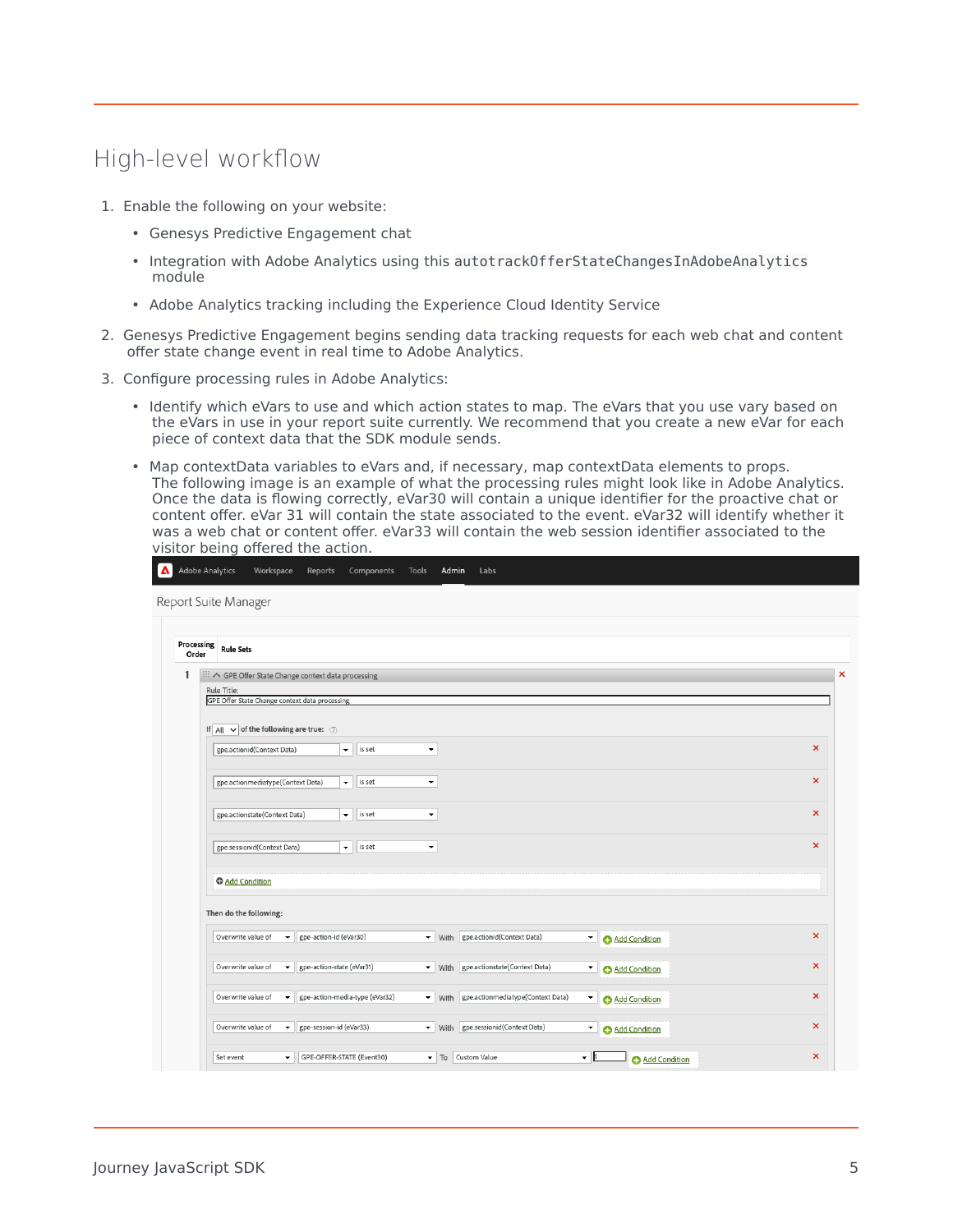- Increment an event every time the state change tracking call is made.
- 4. Set up your Adobe Workspace dashboard with custom reporting (see reporting examples).

## <span id="page-5-0"></span>States tracked and event information sent

#### <span id="page-5-1"></span>States tracked

Following are the available web chat and content offer states tracked for Adobe Analytics.

| <b>States</b> | <b>Web Chats</b> | <b>Content Offers</b> |
|---------------|------------------|-----------------------|
| Offered       | X                | $\times$              |
| Accepted      | X                | $\times$              |
| Started       | X                |                       |
| Engaged       | X                |                       |
| Rejected      | X                | X                     |
| Ignored       | X                | X                     |
| Errored       | X                | X                     |
| Timedout      | X                |                       |
| Abandoned     | X                |                       |
| Completed     | X                |                       |

#### <span id="page-5-2"></span>Event information sent

Following are the event information that Genesys Predictive Engagement sends to Adobe Analytics as contextData variables for each state tracked.

| <b>Event Information</b>                           | <b>Web Chats</b> | <b>Content Offers</b> |
|----------------------------------------------------|------------------|-----------------------|
| gpe.actionId                                       | X                | X                     |
| gpe.actionState                                    | X                | $\times$              |
| gpe.actionMediaType                                | X                | X                     |
| gpe.sessionId                                      | X                | X                     |
| gpe.conversationId                                 |                  |                       |
| (available for Genesys Cloud CX<br>customers only) | X                |                       |

## <span id="page-5-3"></span>Reporting examples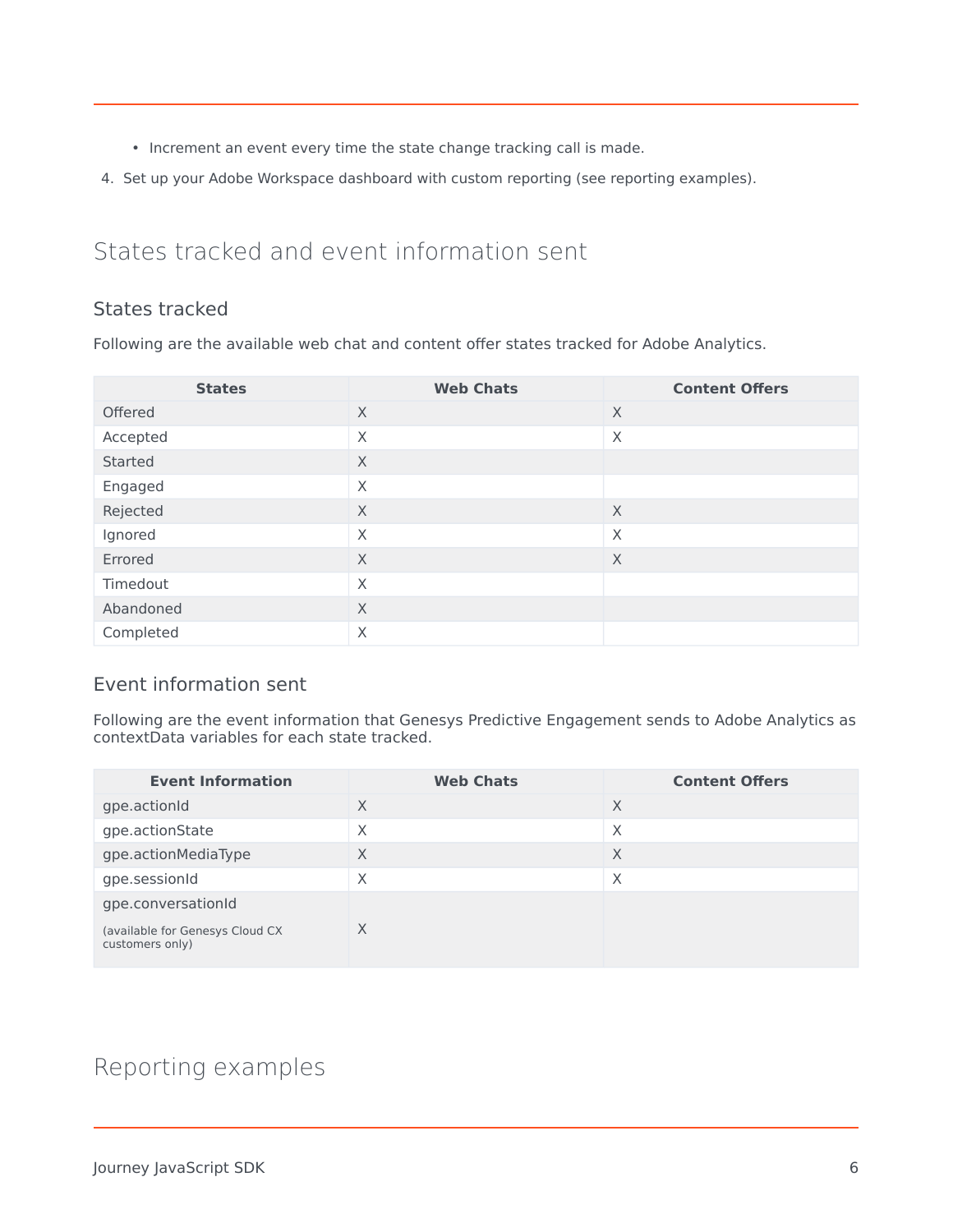Following are some reporting examples that this integration provides:

- Number or percent of Adobe Analytics Reporting segment visitors who accepted a chat and number that proceeded to place an order post-chat
	- Further breakdown by webpage and Adobe segment to reveal patterns of behavior
- Predictive Engagement as an influencing touchpoint on buying behavior
- Quantify orders or sales post-chat with attribution modeling within 30 days of the chat interaction
- Online revenue (transaction value) generated post-chat
- Conversion rate as a percent of overall visitors and as a percent of total chats engaged
- Funnel reporting to show chat impact on conversions
- Page reporting to show the number of pages with the highest number of offered and accepted chats
- Next and previous page flow reporting of web chat engagements
- Break down of web chat engagements by Adobe segments

## <span id="page-6-0"></span>Signature

ac('load', 'autotrackOfferStateChangesInAdobeAnalytics', config, [callback]);

## <span id="page-6-1"></span>Example

```
ac('load', 'autotrackOfferStateChangesInAdobeAnalytics', {
 adobeAnalyticsObjectName: 'customNameForAnalyticsLibrary'
}, function () {
   console.log('"autotrackOfferStateChangesInAdobeAnalytics" has been loaded');
});
```
## <span id="page-6-2"></span>Config (optional)

**Description:** Only use this property when the Adobe Analytics tracker library is accessible globally on your webpage but its name is something other than "s." For more information, see Make the Analytics Object Globally Accessible.

**Type:** Object

**Properties:** adobeAnalyticsObjectName

#### <span id="page-6-3"></span>Example

The value that you provide is the name of the Adobe Analytics library scoped globally under window. So, if your tracker library is accessible under "window.customNameForAnalyticsLibrary," the config object looks like the